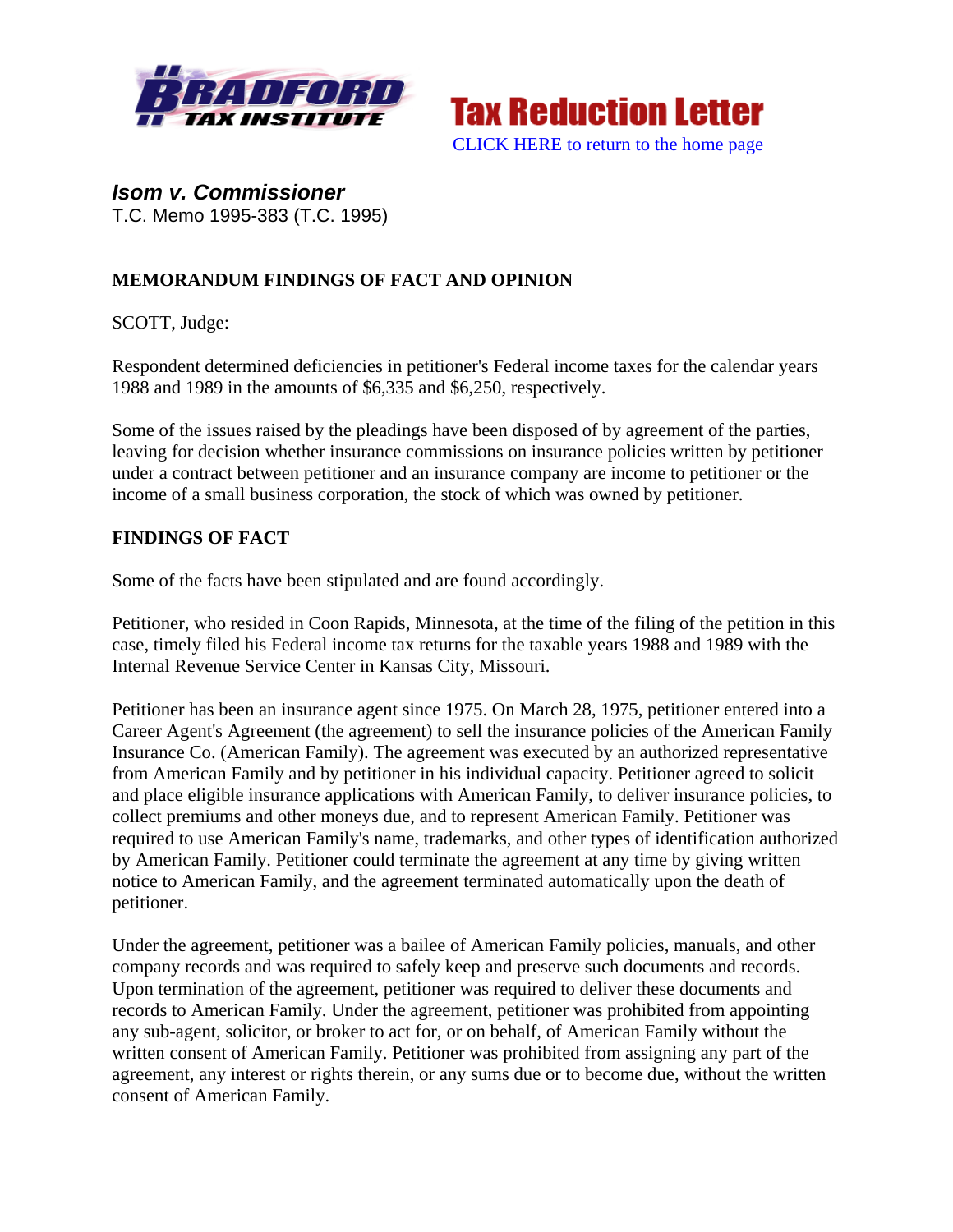Unless otherwise provided for in the agreement, no change, alteration, or modification of the terms of the agreement was permitted unless such change, alteration, or modification was evidenced by a written agreement signed by an authorized representative of American Family and by petitioner.

On October 27, 1980, petitioner incorporated Isom Agency, Inc. (Isom Agency), under the laws of the State of Minnesota. Petitioner owned all of the stock of Isom Agency and was its president, secretary, and treasurer. Petitioner was the only compensated officer of Isom Agency during the years at issue. Petitioner made all decisions for Isom Agency.

On October 24, 1980, petitioner sent a memorandum to a representative of American Family which stated as follows:

Effective on 1 November 1980, I am incorporating my agency per the attached articles of incorporation. On that date, all compensation paid to me should be to Isom Agency, Inc. instead of the current method of payment.

These articles of incorporation were filed with the State of Minnesota on 10/24/80.

If you have any questions, please contact me so we can discuss them.

The first meeting of the incorporator, board of directors, and shareholders was held on November 8, 1980. The minutes for this combined meeting contain the following statement:

Bruce M. Isom advised the Board that he agreed to assign all his rights to receive commissions and fees from insurance companies for his services to Isom Agency, Inc.

On December 4, 1980, Isom Agency filed a Form 2553, Election by a Small Business Corporation, electing to be treated as a small business corporation for Federal income tax purposes. During the years at issue, Isom Agency filed Forms 1120-S, U.S. Income Tax Return for an S Corporation. On its Federal income tax returns, Isom Agency indicated that its principal business activity was insurance sales.

On December 18, 1980, Mr. C.D. Way, the agency services supervisor for American Family, sent a letter to Mr. James Seston, stating:

Re: Bruce Isom (076-066)

Effective October 24, 1980 the above agent has been incorporated to Isom Agency, Inc.

His 1980 income will need to be split before the report goes to IRS. His earnings from January 1, 1980 through October 31, 1980 will be recorded under his Social Security Number. His earnings for the months of November and December 1980 will be recorded under his Employer Identification Number, which is XX-XXXXXXX.

When the 1980 1099's are received we will notify you of the amounts to be recorded under the different numbers.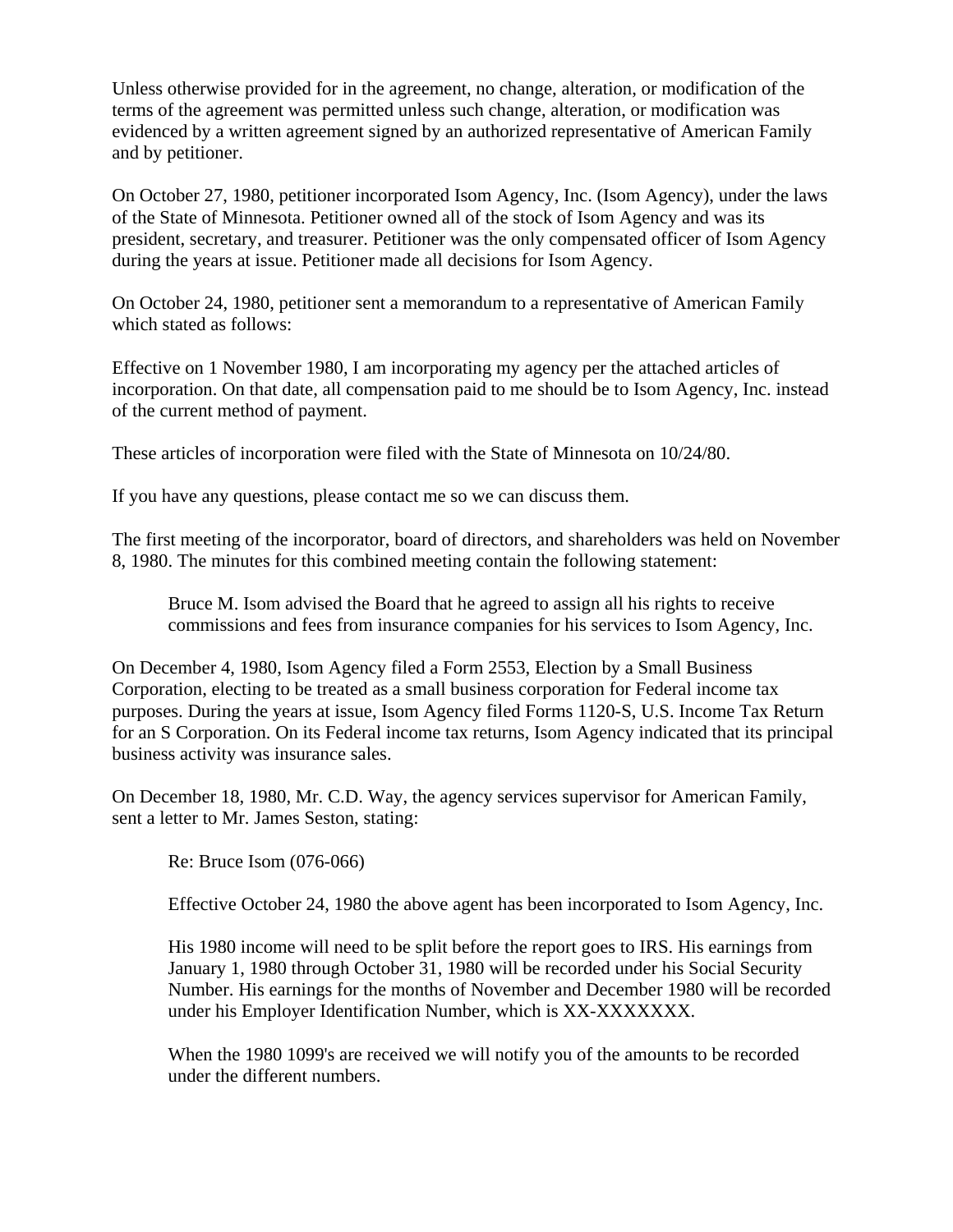Please record the 1981 income under the corporation's Employer Identification Number.

On August 7, 1984, Mr. Dave Wunsch, director of marketing for American Family, sent a letter to petitioner stating in part:

Your request to report income under a corporate ID number rather than your Social Security Number was honored. We complied with your request, because we were reacting to the special needs of our Agents. However, we have recently been advised that we should discontinue honoring such requests due to a change in the interpretation of the tax law.

As an Agent, you have entered into an independent contractor relationship with American Family. Any such income, as a result of this relationship, must be reported to the IRS. We are obligated to report the earnings of the individual to whom the income was paid, using their proper identification number (Social Security Number). \*\*\*

During the years at issue Isom Agency had two part-time employees. Ms. Lois Payment worked 32 hours per week during 1988 and 1989. A second employee was hired in July 1989 and worked approximately 25 hours per week for the remainder of 1989. These employees handled telephone solicitations, calls from existing clients, and clerical work. Neither of these employees received or was entitled to commissions from American Family.

American Family never entered into any contract with Isom Agency.

During the years at issue, all commission checks issued by American Family were payable to petitioner. Petitioner endorsed these checks to Isom Agency. The entire amount reported as commission income by Isom Agency was from the checks endorsed to Isom Agency by petitioner.

Isom Agency's corporate income tax returns for the calendar years 1988 and 1989 showed gross receipts (less returns and allowances) from insurance commissions of \$121,366.25 and \$121,881.39, respectively. After deductions of expenses, Isom Agency reported ordinary income from trade or business activities for 1988 and 1989 of \$53,003.64 and \$48,498.67, respectively.

Petitioner's Federal income tax returns for the taxable years at issue reported wages and income from the S corporation as follows:[1]

| Year | Waqes   | S corporation<br>income |
|------|---------|-------------------------|
| 1988 | \$8,000 | \$63,830                |
| 1989 | 12,200  | 59,325                  |

Isom Agency withheld Social Security taxes from the salaries paid to petitioner for the taxable years 1988 and 1989 in the amounts of \$600.80 and \$916.22, respectively.

During the taxable years at issue, petitioner received Forms 1099-MISC from American Family, reflecting the insurance commissions paid to him.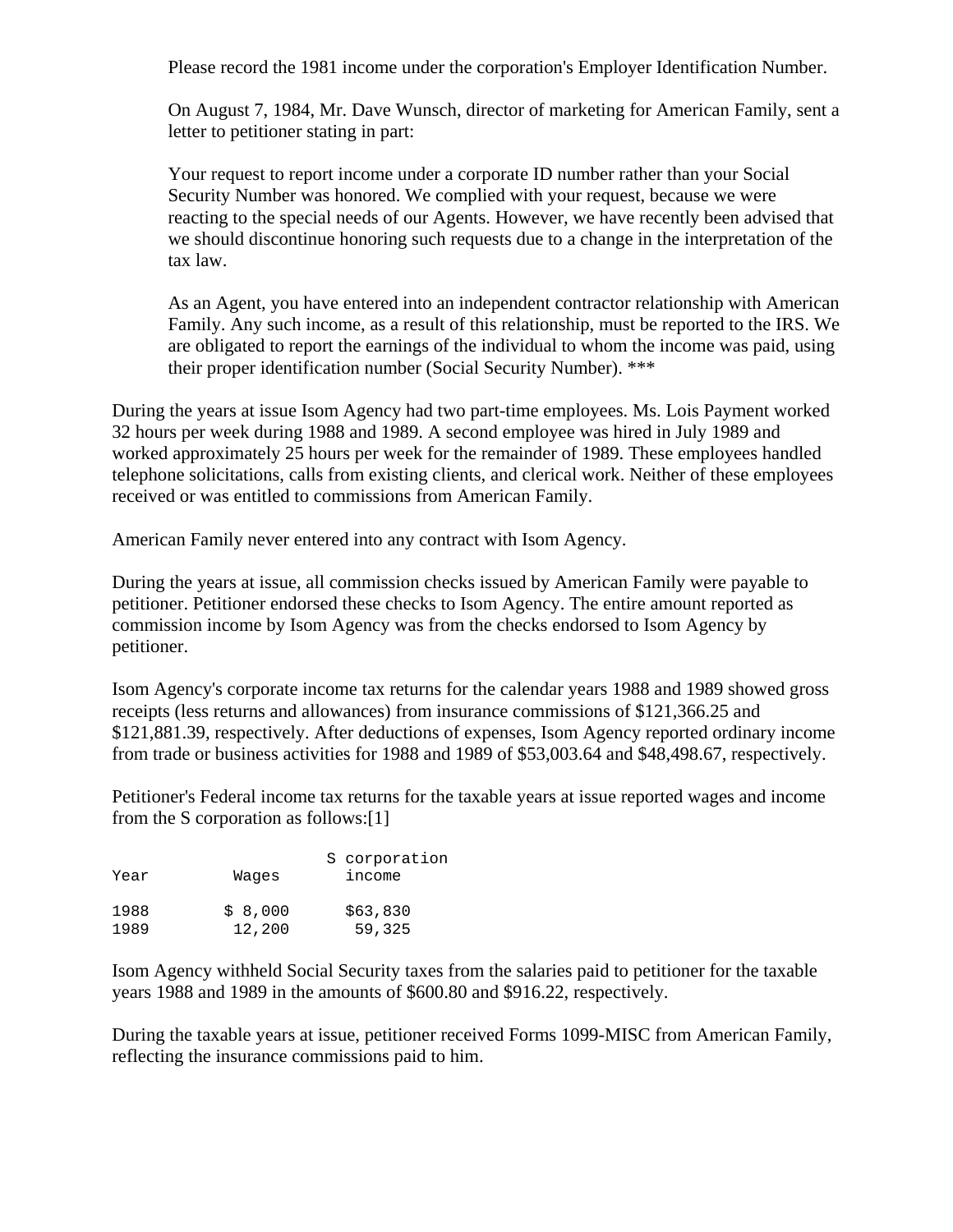Respondent determined in her notice of deficiency that petitioner was required to report the commission income received by him which he assigned to Isom Agency. Respondent further determined that petitioner was subject to self-employment tax for the years 1988 and 1989 in the amounts of \$5,859 and \$6,250, respectively. Respondent on brief conceded that these amounts should be reduced by the Social Security taxes withheld by Isom Agency from petitioner's salary. Petitioner contends that the insurance commissions from American Family were assigned to Isom Agency and, therefore, petitioner is not liable for self-employment tax.

## **OPINION**

Section 61(a)[2] provides that gross income includes all income from whatever source derived, including compensation for services, fees, commissions, or gains derived from dealings in property. Fundamental to this principle is that income is taxed to the person who earns it. United States v. Basye [73-1 USTC ¶ 9250], 410 U.S. 441, 449-451 (1973); Lucas v. Earl [2 USTC ¶ 484], 281 U.S. III (1930). The person or entity who earns the income is the person or entity who controls the earning of the income. Vnuk v. Commissioner [80-2 USTC ¶ 9575], 621 F.2d 1318, 1320 (8th Cir. 1980), affg. [Dec. 36,037(M)] T.C. Memo. 1979-164.

Both this Court and the Court of Appeals for the Eighth Circuit, the circuit to which this case is appealable, have recognized two necessary criteria for a corporation rather than the service provider to be considered the true controller and, therefore, the true earner of the income. First, the service provider must be an employee of the corporation with the corporation having the right to direct or control his activities in some meaningful way. Sargent v. Commissioner [91-1 USTC ¶ 50,168], 929 F.2d 1252, 1256 (8th Cir. 1991), revg. on other grounds [Dec. 46,151] 93 T.C. 572 (1989); Johnson v. Commissioner [Dec. 39,069], 78 T.C. 882, 891 (1982), affd. without published opinion 734 F.2d 20 (9th Cir. 1984). Second, there must exist between the corporation and the entity using the services, in this case American Family, a contract or similar indicium recognizing the corporation's controlling position. Sargent v. Commissioner, supra; Leavell v. Commissioner [Dec. 50,443], 104 T.C. 140, 151-152 (1995).

In Keller v. Commissioner [Dec. 38,401], 77 T.C. 1014, 1027 (1981), affd. [83-2 USTC ¶ 9740] 723 F.2d 58 (10th Cir. 1983), the taxpayer was a partner in MAL, a partnership of pathologists that provided medical services to hospitals and physicians. The taxpayer also received income as payment for supervisory services from MAL, Inc., a corporation that provided laboratory and technical support to MAL. In 1973, the taxpayer incorporated his own medical practice, named Keller, Inc., and ceased being a partner in MAL. Keller, Inc., was substituted as a partner pursuant to an agreement executed by the taxpayer, MAL, and Keller, Inc., dated December 3, 1973. An agreement for services to be provided was not executed between MAL, Inc., and Keller, Inc., until January 1, 1975. We held that, while Keller, Inc., was a valid corporation for Federal tax purposes, the income from MAL, Inc., for the year 1974 was directly taxable to the taxpayer, since the agreement substituting Keller, Inc., for the taxpayer as the service provider to MAL, Inc., was not executed until 1975. We held that the taxpayer performed services for MAL, Inc., in his individual capacity during 1974. See also Johnson v. Commissioner, supra at 893.

Based on the evidence, we find that there was no contract, or other agreement, or understanding between Isom Agency and American Family that recognized Isom Agency's controlling position in earning the commission income. Petitioner testified that there was no contract between Isom Agency and American Family during the years at issue. There is no evidence in the record of an assignment to Isom Agency of the employment agreement between petitioner and American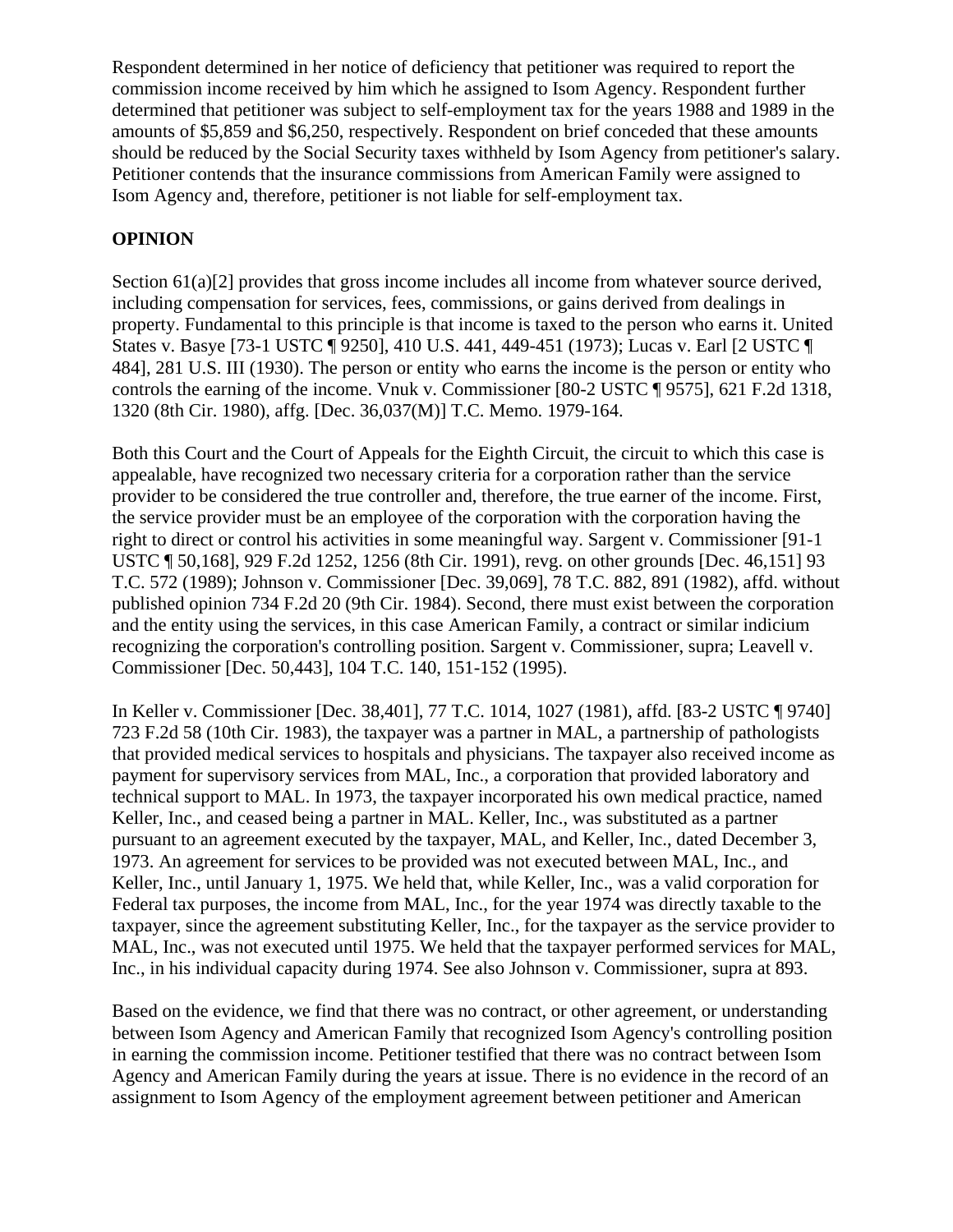Family. While petitioner expressed in Isom Agency's corporate minutes an intent to make a future assignment, petitioner made no such assignment. Further, the employment agreement specifically disallowed assignment without the agreement of American Family, and the evidence shows that the agreement was not modified by petitioner and American Family to substitute Isom Agency for petitioner as the seller of the insurance policies.

Based on the evidence, we find that the corporation did not have control over petitioner in any meaningful sense. Only petitioner had the right to write and deliver insurance policies, represent American Family, and collect premiums and other moneys due under the agreement. American Family issued all of the checks to petitioner, and the amount of compensation due petitioner was determined under the employment agreement between petitioner and American Family, an agreement to which Isom Agency was not a party. Petitioner had the right, and not Isom Agency, to terminate the agreement between himself and American Family. Therefore, the earner of the income was clearly petitioner and not Isom Agency.

Petitioner cites American Savings Bank v. Commissioner [Dec. 30,881], 56 T.C. 828 (1971), in support of his position that Isom Agency was the true earner of the insurance commissions. The American Savings Bank case is readily distinguishable from the present case in that in the American Savings Bank case the contracts whereby the insurers authorized the sale of insurance were with the corporation and not, as here, with the individual agent. It was also within the corporation's power to permit or prohibit its agents from selling insurance. American Savings Bank v. Commissioner, supra at 839. In the present case, the evidence clearly shows that the agreement was between American Family and petitioner, and not American Family and Isom Agency.

Petitioner cites Foglesong v. Commissioner [82-2 USTC ¶ 9650], 691 F.2d 848 (7th Cir. 1982), revg. [Dec. 38,423] 77 T.C. 1102 (1981), for the proposition that the corporation can be recognized as the controlling entity without any evidence, or documentation of any transfer or assignment, or any employment contract. The Foglesong case cited by petitioner was an appeal from a decision this Court entered on remand by the Court of Appeals for the Seventh Circuit (Foglesong v. Commissioner [80-1 USTC ¶ 9399], 621 F.2d 865 (7th Cir. 1980), revg. [Dec. 34,024(M)] T.C. Memo. 1976-294), of a prior case in which we had held that, even though the contracts for services were between the corporation and the beneficiaries of the services, in substance the taxpayers were the earners of the income. On remand, pursuant to the opinion of the Court of Appeals, we accepted the fact that section 61 was not applicable and considered only the applicability of section 482. Therefore, in the case cited by petitioner the issue involved solely the application of section 482. The instant case does not involve section 482, but only whether under section 61 the commissions were earned by petitioner. The facts here show that petitioner had the contract with the insurance company. Therefore, the Foglesong case cited by petitioner does not support petitioner's position in the present case, nor does the prior Court of Appeals Foglesong case support it, since there the corporation had the contracts that produced the income.

Based on the evidence in this record, we hold that petitioner was the true earner of the income from the insurance commissions paid under his employment agreement with American Family, and that petitioner made no valid assignment of his agreement with American Family to Isom Agency. There was no contract between American Family and Isom Agency. We sustain respondent's position that the insurance commissions were earned by petitioner and are taxable to him in each of the years 1988 and 1989.